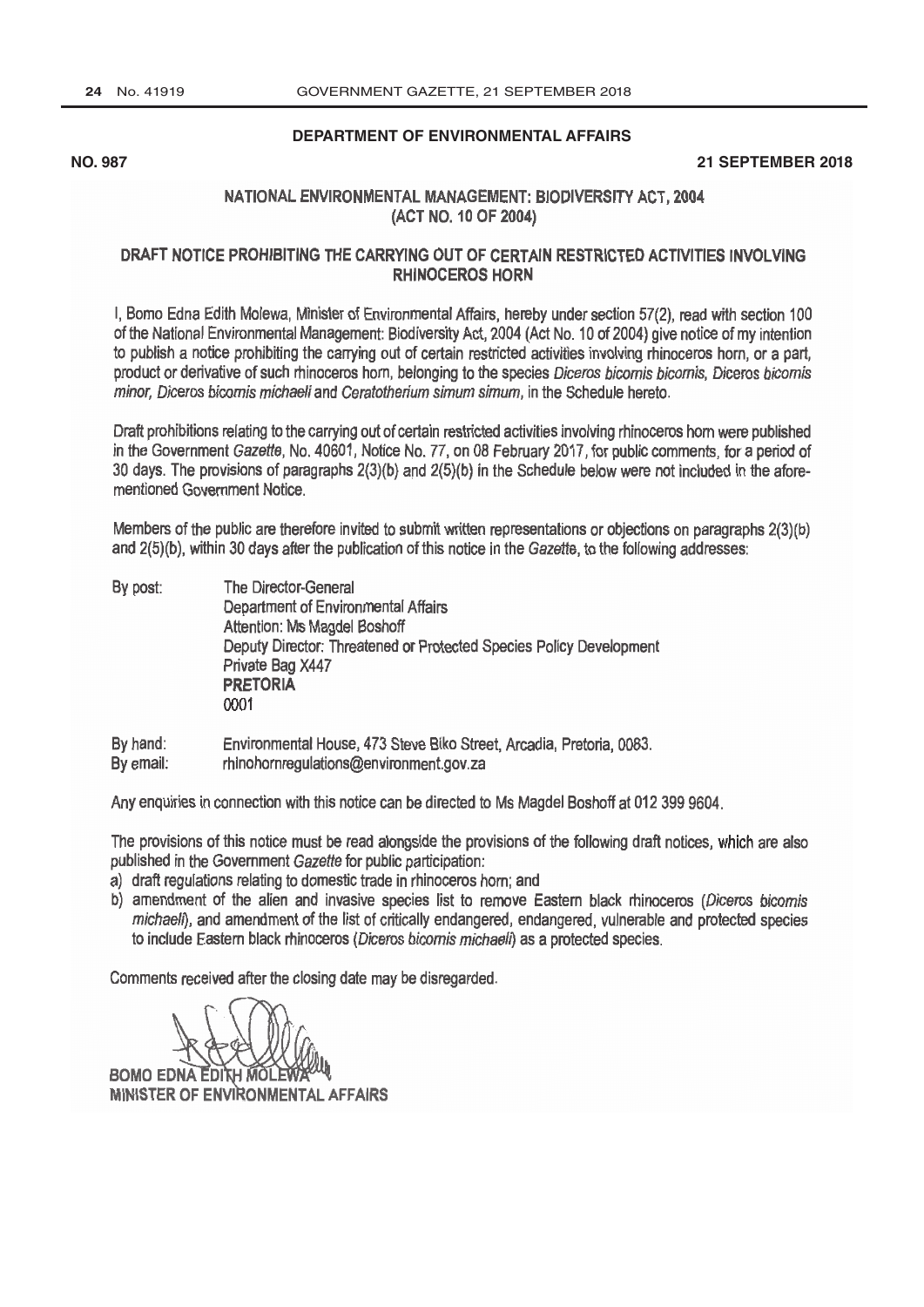### **SCHEDULE**

#### 1. **Definitions**

In this notice, a word or expression or any derivative or other grammatical form of such word or expression to which a meaning has been assigned in the Biodiversity Act or the TOPS Regulations, has the corresponding meaning, and unless the context indicates otherwise -

"Biodiversity Act" means the National Environmental Management: Biodiversity Act, 2004 (Act No. 10 of 2004);

"genetic profiling" means the use of biotechnology to identify the unique characteristics of a rhinoceros horn for forensic or diagnostic purposes;

"person" includes a juristic person;

"registered" means registered in terms of the TOPS Regulations;

"rhinoceros horn" means the whole horn, or any part or cut piece of the horn, whether polished or unpolished, in any form whatsoever or howsoever changed from its original form, and includes rhinoceros horn in its powdered form or shavings of rhinoceros horn;

"scientific purposes" means for the primary purpose of practicing science or conducting research;

"TOPS Regulations" means the regulations pertaining to listed threatened or protected species and promulgated in terms of section 97 of this Act;

"Rhinoceros Norms and Standards" means the norms and standards pertaining to the marking of rhinoceros and rhinoceros horn, and the hunting of rhinoceros for trophy hunting purposes, promulgated in terms of section 9 of the Biodiversity Act.

# **Prohibitions**

- 2.  $(1)$  A person may not-
	- $(a)$ powder a rhinoceros horn or cause the powdering of a rhinoceros horn;
	- $(b)$ form or create slivers, chips, drill bits or any similar derivative from rhinoceros horn, or cause such slivers, chips, drill bits or similar derivatives to be formed; or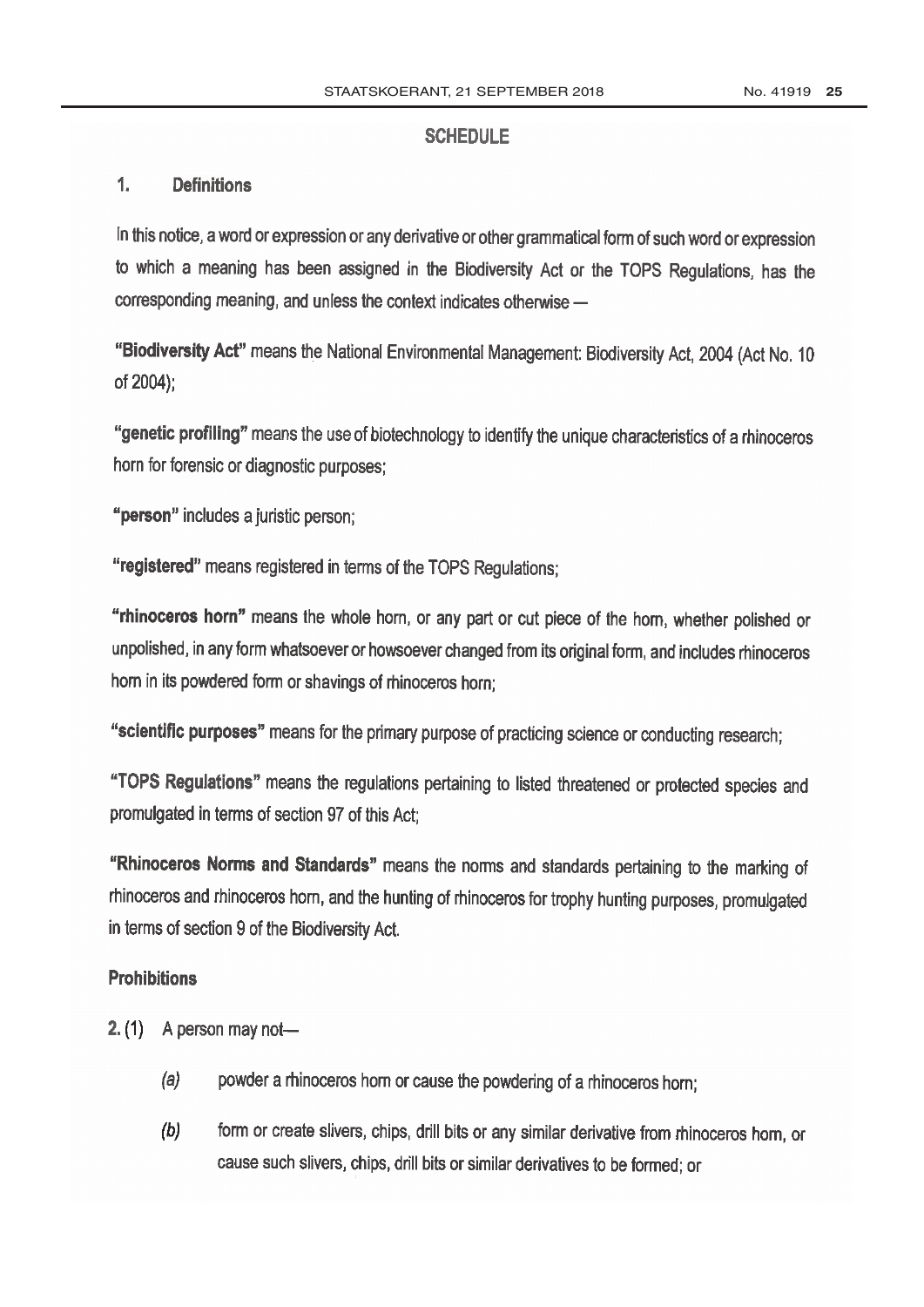- $(c)$ remove parts or layers from a rhinoceros hom.
- $(2)$ The prohibition contemplated in subparagraph (1) does not apply
	- when powder, slivers, chips, drill bits or any similar derivative is formed during the  $(a)$ process of inserting a microchip into a rhinoceros horn;
	- $(b)$ when powder, slivers, chips, drill bits or any similar derivative is formed during the process of dehorning a rhinoceros, or when a person removes part of a rhinoceros horn. as a management intervention or for security purposes:
	- $(c)$ when a person collects a sample of rhinoceros horn for the purpose of genetic profiling in accordance with the Rhinoceros Norms and Standards; or
	- $(d)$ to the forming of powder, slivers, chips, drill bits or any similar derivative, or the removal of parts or layers from rhinoceros horn, when the activity is carried out by-
		- $(i)$ a registered scientific institution for scientific purposes;
		- $(ii)$ a registered scientific institution approved by the Director-General of the Department, or the Forensic Science Laboratory of the South African Police Service, performing or conducting the genetic profiling in accordance with the Rhinoceros Norms and Standards: or
		- $(iii)$ the State.

 $(3)$ A person may not sell, give, donate, buy, receive, accept as a gift or donation, or in any similar way dispose of or acquire, rhinoceros horn-

- $(a)$ contemplated in subparagraph (1), or
- $(b)$ that is less than 5 cm in length, irrespective of the weight of the rhinoceros horn.
- $(4)$ Notwithstanding the prohibition contemplated in subparagraph (3) -
	- $(a)$ the lawful owner of rhinoceros horn may give or donate the rhinoceros horn contemplated in subparagraph (1) or (3)(b) to the State or to a registered scientific institution;
	- $(b)$ a registered scientific institution may-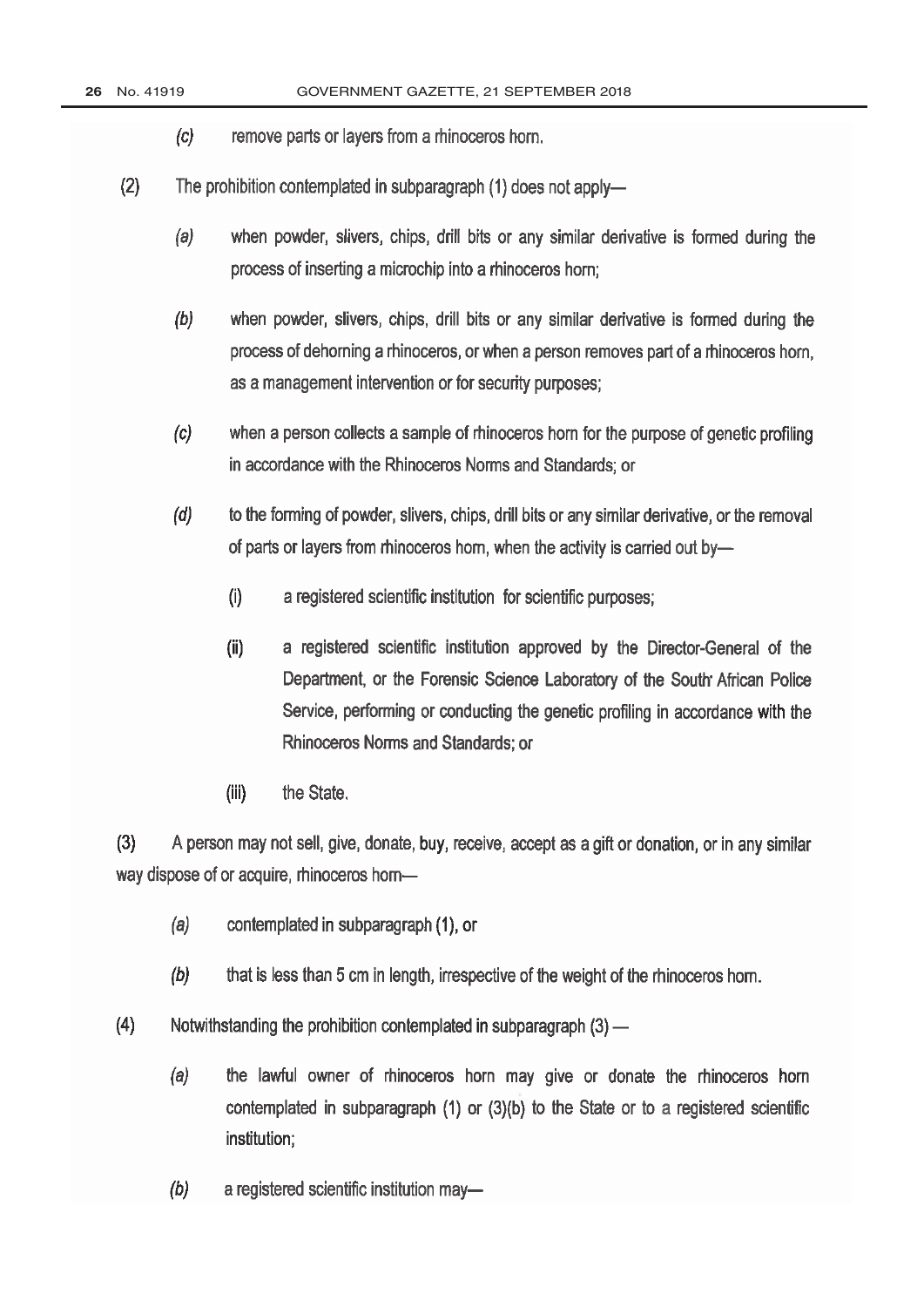- give or donate rhinoceros horn contemplated in subparagraph (1) or (3)(b) to  $(i)$ the State; or
- $(ii)$ receive or accept as a gift or donation such rhinoceros horn for scientific purposes;
- a registered scientific institution approved by the Director-General of the Department, or  $(c)$ the Forensic Science Laboratory of the South African Police Service, may-
	- $(i)$ give or donate rhinoceros horn contemplated in subparagraph (1) or (3)(b) to the State: or
	- receive or accept as a gift or donation such rhinoceros horn for the purpose of  $(ii)$ performing or conducting the genetic profiling, in accordance with the Rhinoceros Norms and Standards; or
- the State may give, donate, receive or accept as a gift or donation rhinoceros horn  $(d)$ contemplated in subparagraph (1) or (3)(b).
- A person may not export or re-export from the Republic, rhinoceros horn- $(5)$ 
	- contemplated in subparagraph (1), or  $(a)$
	- that is less than 5 cm in length, irrespective of the weight of such rhinoceros horn.  $(b)$

The prohibition of the carrying out of the activities contemplated in subparagraph (5) does not  $(6)$ apply to-

- a registered scientific institution for scientific purposes;  $(a)$
- a registered scientific institution approved by the Director-General of the Department, or  $(b)$ the Forensic Science Laboratory of the South African Police Service, for the purpose of genetic profiling, in accordance with the Rhinoceros Norms and Standards; or
- the State.  $(c)$

The prohibitions contemplated in subparagraphs (1), (3) and (5) are effective for a period of  $(7)$ three years from the date of coming into operation of this notice, after which the Minister will assess and re-consider the prohibitions.